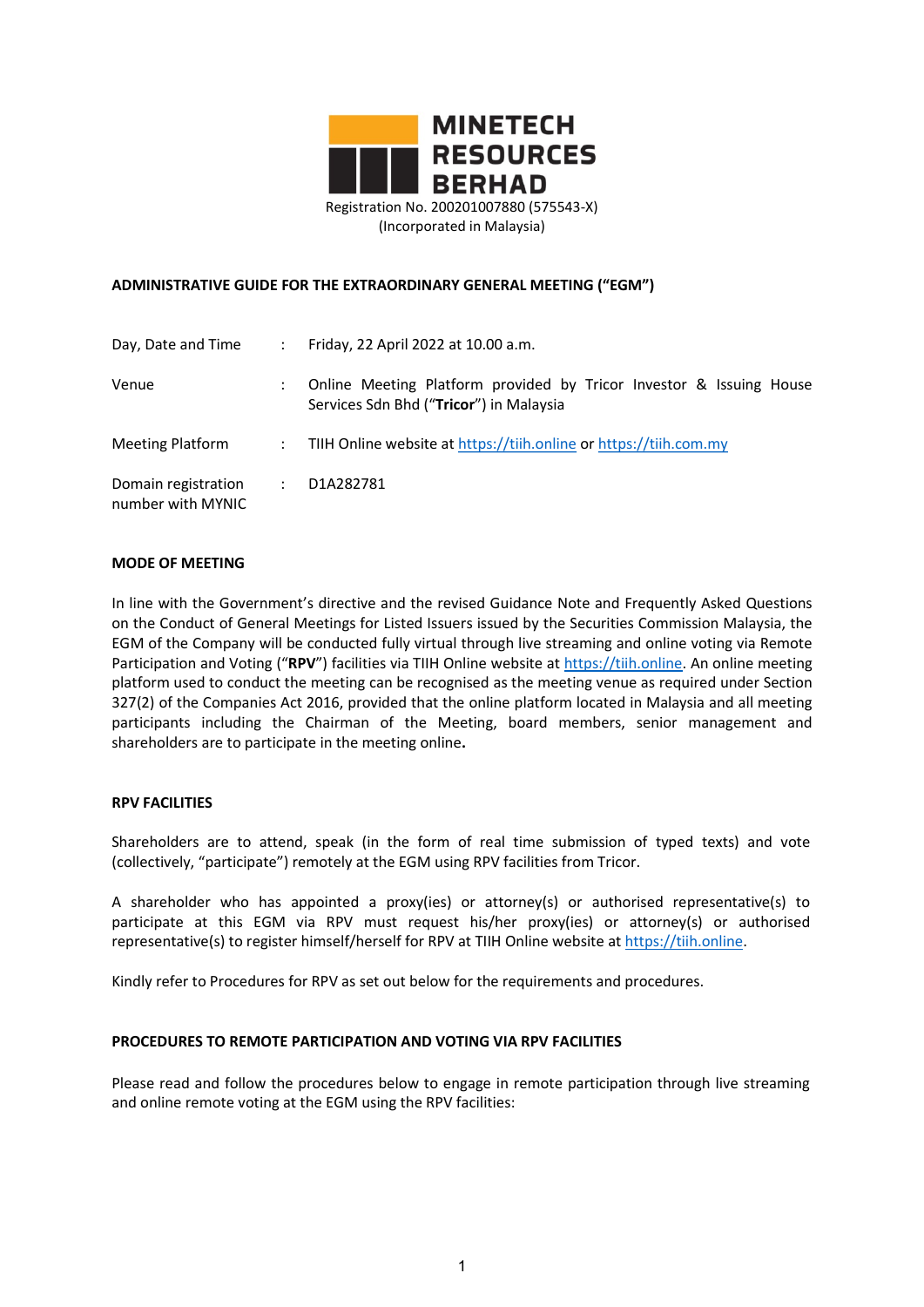Registration No. 200201007880 (575543-X)

# Administrative Guide for EGM which to be held on 22 April 2022

# BEFORE THE EGM

|     | Procedure                                           | <b>Action</b>                                                                                                                                                                                                                                                                                                                                                                                                                                                                                                                                                                                                                                                                                                                                                                                                                                                                                                                                                                                                                                                                                                                                                                                                                                                                   |  |  |
|-----|-----------------------------------------------------|---------------------------------------------------------------------------------------------------------------------------------------------------------------------------------------------------------------------------------------------------------------------------------------------------------------------------------------------------------------------------------------------------------------------------------------------------------------------------------------------------------------------------------------------------------------------------------------------------------------------------------------------------------------------------------------------------------------------------------------------------------------------------------------------------------------------------------------------------------------------------------------------------------------------------------------------------------------------------------------------------------------------------------------------------------------------------------------------------------------------------------------------------------------------------------------------------------------------------------------------------------------------------------|--|--|
| (a) | Register as a<br>user with TIIH<br>Online           | Using your computer, access the website at https://tiih.online. Register as<br>$\bullet$<br>a user under the "e-Services" by selecting the "Sign Up" button and<br>followed by "Create Account by Individual Holder". Refer to the tutorial<br>guide posted on the homepage for assistance.<br>Registration as a user will be approved within one (1) working day and you<br>$\bullet$<br>will be notified via e-mail.<br>If you are already a user with TIIH Online, you are not required to register<br>$\bullet$<br>again. You will receive an e-mail to notify you that the remote participation<br>is available for registration at TIIH Online.                                                                                                                                                                                                                                                                                                                                                                                                                                                                                                                                                                                                                           |  |  |
| (b) | Submit your<br>request to<br>attend EGM<br>remotely | Registration is open from Wednesday, 6 April 2022 until the day of EGM on<br>$\bullet$<br>Friday, 22 April 2022.<br>Shareholder(s) or proxy(ies) or corporate representative(s) or attorney(s)<br>$\bullet$<br>are required to pre-register their attendance for the EGM to ascertain their<br>eligibility to participate in the EGM using the RPV facilities.<br>Login with your user ID (i.e. email address) and password and select the<br>$\bullet$<br>corporate event: "(REGISTRATION) MINETECH RESOURCES BERHAD<br>EGM".<br>Read and agree to the Terms & Conditions and confirm the Declaration.<br>$\bullet$<br>Select "Register for Remote Participation and Voting"<br>$\bullet$<br>Review your registration and proceed to register<br>$\bullet$<br>System will send an e-mail to notify that your registration for remote<br>$\bullet$<br>participation is received and will be verified.<br>After verification of your registration against the General Meeting Record<br>$\bullet$<br>of Depositors as at 15 April 2022, the system will send you an e-mail on 20<br>April 2022 to approve or reject your registration for remote participation.<br>(Note: Please allow sufficient time for approval of new user of TIIH Online and<br>registration for the RPV). |  |  |

# ON THE EGM DAY

| (a) | Login to<br>TIIH Online                  | ٠      | Login with your user ID and password for remote participation at the EGM<br>at any time from 9.00 a.m. i.e. 1 hour before the commencement of the<br>EGM on Friday, 22 April 2022 at 10.00 a.m.                                                                                                                                                                                                                                                                                           |
|-----|------------------------------------------|--------|-------------------------------------------------------------------------------------------------------------------------------------------------------------------------------------------------------------------------------------------------------------------------------------------------------------------------------------------------------------------------------------------------------------------------------------------------------------------------------------------|
| (b) | Participate<br>through Live<br>Streaming | ٠<br>٠ | Select the corporate event: "(LIVE STREAM MEETING) MINETECH<br>RESOURCES BERHAD EGM" to engage in the proceedings of the EGM<br>remotely.<br>If you have any question for the Chairman/Board, you may use the query<br>box to transmit your question. The Chairman/ Board will endeavor to<br>respond to questions submitted by remote participants during the EGM. If<br>there is time constraint, the responses will be e-mailed to you at the<br>earliest possible, after the meeting. |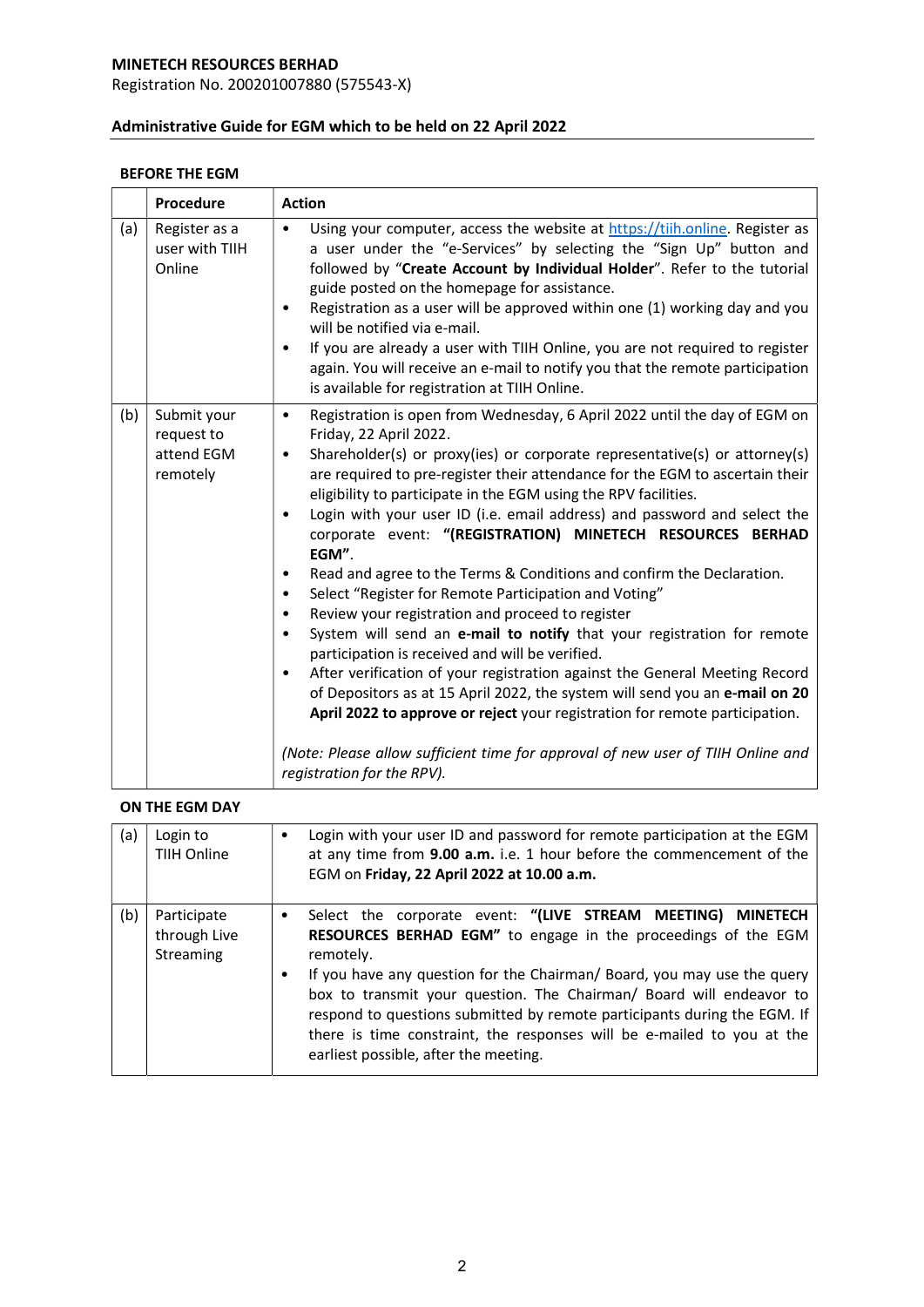Registration No. 200201007880 (575543-X)

# Administrative Guide for EGM which to be held on 22 April 2022

### ON THE EGM DAY (cont'd)

| (c) | Online Remote |           | Voting session commences from 10.00 a.m. on Friday, 22 April 2022 until a |  |  |
|-----|---------------|-----------|---------------------------------------------------------------------------|--|--|
|     | Voting        |           | time when the Chairman announces the end of the session.                  |  |  |
|     |               |           | Select the corporate event: "(REMOTE VOTING) MINETECH RESOURCES           |  |  |
|     |               |           | BERHAD EGM" or if you are on the live stream meeting page, you can        |  |  |
|     |               |           | select "GO TO REMOTE VOTING PAGE" button below the Query Box.             |  |  |
|     |               | ٠         | Read and agree to the Terms & Conditions and confirm the Declaration.     |  |  |
|     |               | ٠         | Select the CDS account that represents your shareholdings.                |  |  |
|     |               | ٠         | Indicate your votes for the resolutions that are tabled for voting.       |  |  |
|     |               |           | Confirm and submit your votes.                                            |  |  |
| (d) | End of remote | $\bullet$ | Upon the announcement by the Chairman on the closure of the EGM, the      |  |  |
|     | participation |           | Live Streaming will end.                                                  |  |  |

### Note to users of the RPV facilities:

- 1. Should your registration for the RPV facilities be approved, we will make available to you the rights to join the live stream meeting and to vote remotely. Your login to TIIH Online on the day of meeting will indicate your presence at the virtual meeting.
- 2. The quality of your connection to the live broadcast is dependent on the bandwidth and stability of the internet at your location and the device you use.
- 3. In the event you encounter any issues with logging-in, connection to the live stream meeting or online voting, kindly call Tricor Help Line at 011-40805616 / 011-40803168 / 011-40803169 / 011- 40803170 or e-mail to tiih.online@my.tricorglobal.com for assistance.

# Entitlement to Participate and Appointment of Proxy

- Only members whose names appear on the Record of Depositors as at 15 April 2022 shall be eligible to participate, speak and vote at the EGM or appoint a proxy(ies) and/or the Chairman of the meeting to attend and vote on his/her behalf.
- If you are not able to participate in the EGM remotely, you are encouraged to appoint the Chairman of the meeting as your proxy and indicate the voting instruction in the Proxy Form.
- If you wish to participate in the EGM yourself, please do not submit any Proxy Form for the EGM. You will not be allowed to participate in the EGM together with a proxy appointed by you. If you have submitted your Proxy Form prior to the EGM and subsequently decide to personally participate in the EGM, please write in to is.enquiry@my.tricorglobal.com to revoke the earlier appointment of your proxy(ies) at least 48 hours before the commencement of the EGM. Upon revocation, your proxy(ies) will not be allowed to participate in the EGM. In such event, kindly advise you proxy(ies) accordingly.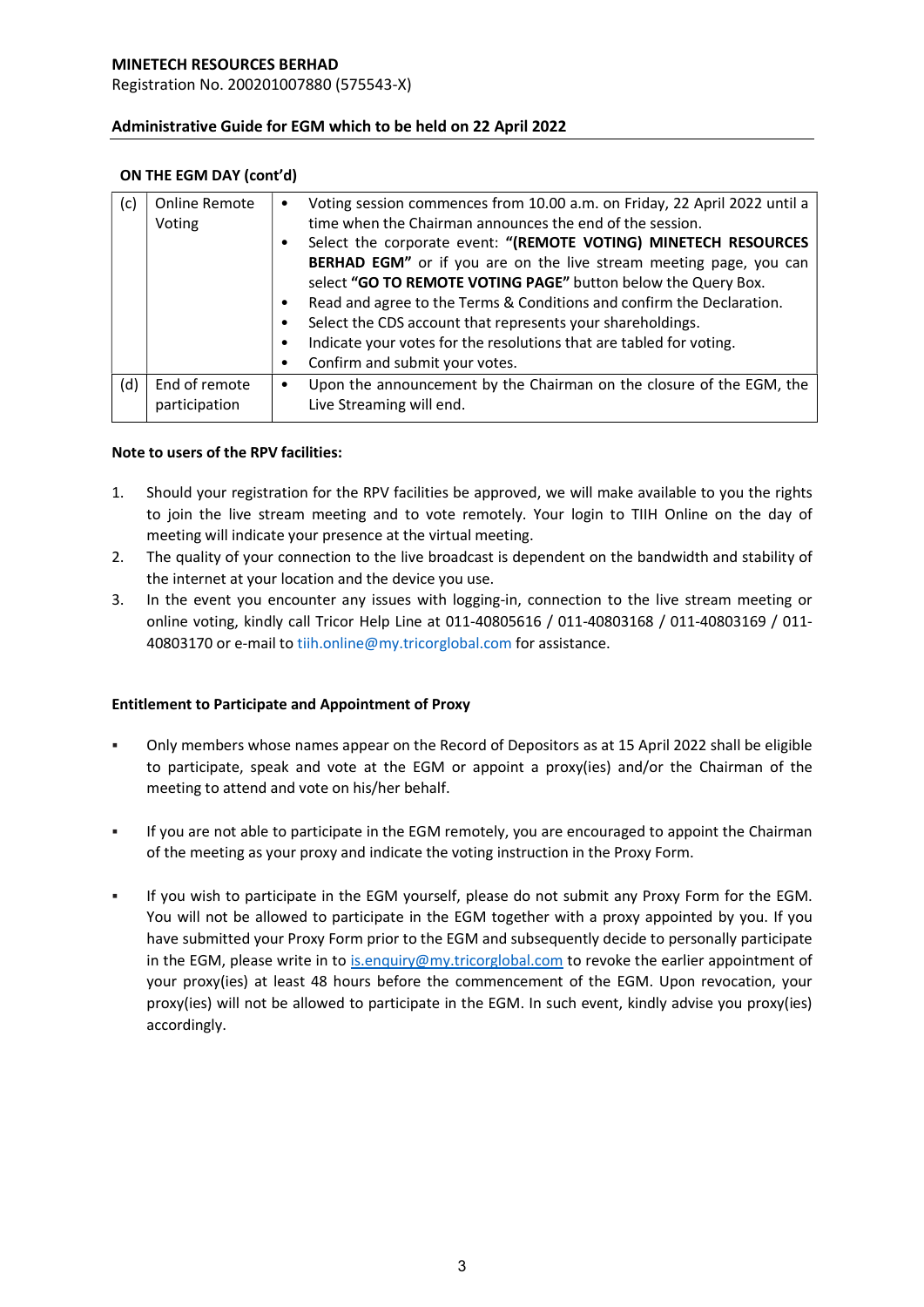Registration No. 200201007880 (575543-X)

### Administrative Guide for EGM which to be held on 22 April 2022

- Accordingly, Proxy Forms and/or documents relating to the appointment of proxy/corporate representative/attorney for the EGM whether in hard copy or by electronic means shall be deposited or submitted in the following manner not later than Wednesday, 20 April 2022 at 10.00 a.m.:-
	- (i) In Hard copy form:

By hand or post to Tricor Investor & Issuing House Services Sdn Bhd at Unit 32-01, Level 32, Tower A, Vertical Business Suite, Avenue 3, Bangsar South, No. 8, Jalan Kerinchi, 59200 Kuala Lumpur, Wilayah Persekutuan Kuala Lumpur or its Customer Service Centre at Unit G-3, Ground Floor, Vertical Podium, Avenue 3, Bangsar South, No. 8, Jalan Kerinchi, 59200 Kuala Lumpur, Wilayah Persekutuan Kuala Lumpur.

(ii) By Electronic means:

The Proxy Form can also be electronically lodged via TIIH Online at https://tiih.online. The procedure to submit Proxy Form electronically are summarised below:-

| <b>Procedure</b>                            | <b>Action</b>                                                                                                                                                                                                                                                                                                                                                                                                                                                                                                                                                                                                                                                                                     |  |
|---------------------------------------------|---------------------------------------------------------------------------------------------------------------------------------------------------------------------------------------------------------------------------------------------------------------------------------------------------------------------------------------------------------------------------------------------------------------------------------------------------------------------------------------------------------------------------------------------------------------------------------------------------------------------------------------------------------------------------------------------------|--|
| i. Steps for Individual Shareholders        |                                                                                                                                                                                                                                                                                                                                                                                                                                                                                                                                                                                                                                                                                                   |  |
| Register as a User<br>with TIIH Online      | computer, please access the<br>website<br>Using<br>vour<br>at<br>٠<br>https://tiih.online. Register as a user under the "e-Services".<br>Please refer to the tutorial guide posted on the homepage for<br>assistance.<br>If you are already a user with TIIH Online, you are not required to<br>٠<br>register again.                                                                                                                                                                                                                                                                                                                                                                              |  |
| Proceed with<br>submission of<br>Proxy Form | Login with your username (i.e. email address) and password.<br>Select the corporate event: "MINETECH RESOURCES BERHAD<br><b>EGM - SUBMISSION OF PROXY FORM".</b><br>Read and agree to the Terms and Conditions and confirm the<br>Declaration.<br>Insert your CDS account number and indicate the number of<br>shares for your proxy(s) to vote on your behalf.<br>Appoint your proxy/proxies and insert the required details of<br>your proxy/proxies or appoint the Chairman as your proxy.<br>Indicate your voting instructions - FOR or AGAINST, otherwise<br>your proxy will decide on your votes.<br>Review and confirm your proxy(s) appointment.<br>Print the Proxy Form for your record. |  |

[The remainder of this page has been intentionally left blank]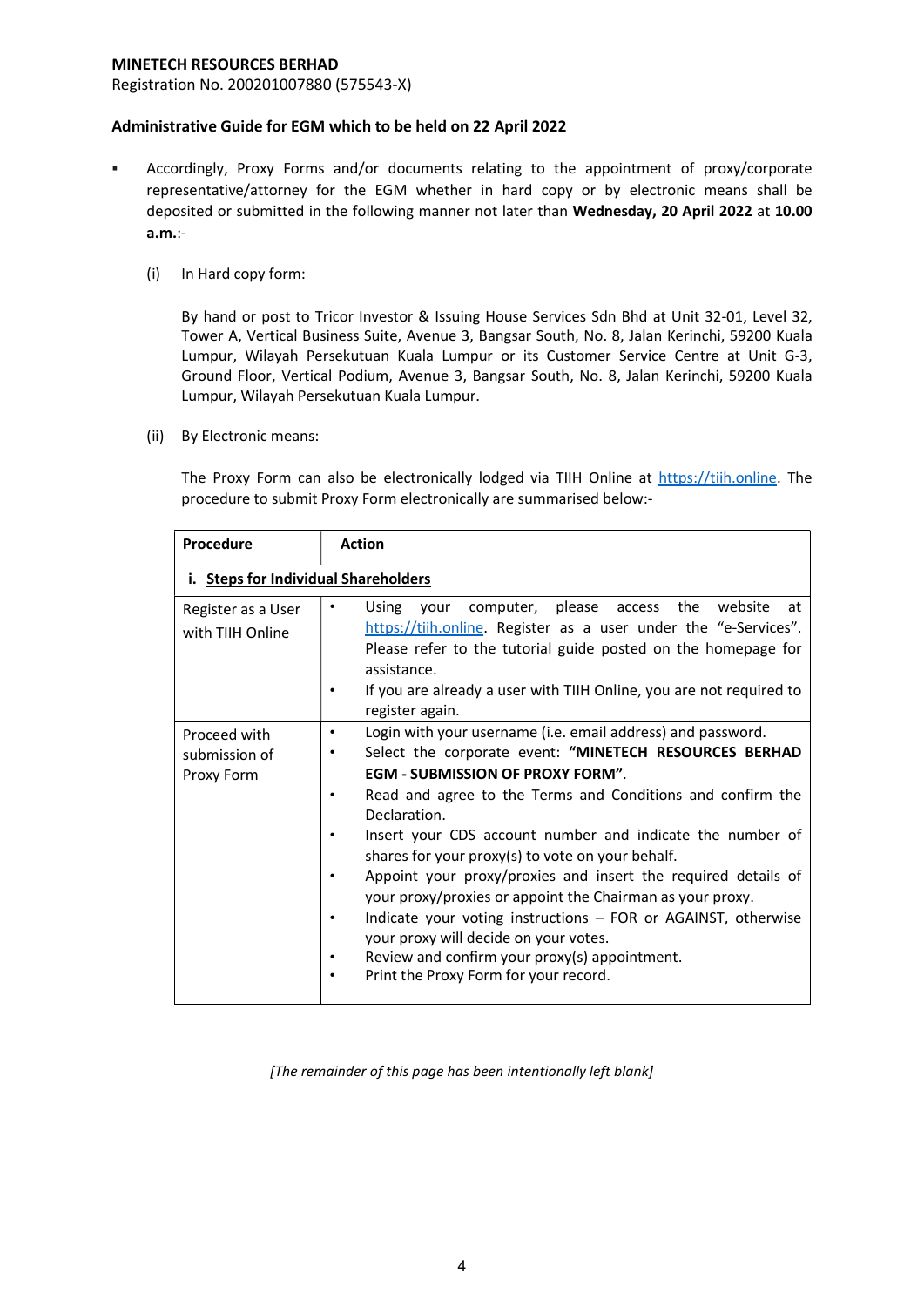Registration No. 200201007880 (575543-X)

| <b>Procedure</b>                                         | <b>Action</b>                                                                                                                                                                                                                                                                                                                                                                                                                                                                                                                                                                                                                                                                                                                                                                                                                                                                                                           |  |  |
|----------------------------------------------------------|-------------------------------------------------------------------------------------------------------------------------------------------------------------------------------------------------------------------------------------------------------------------------------------------------------------------------------------------------------------------------------------------------------------------------------------------------------------------------------------------------------------------------------------------------------------------------------------------------------------------------------------------------------------------------------------------------------------------------------------------------------------------------------------------------------------------------------------------------------------------------------------------------------------------------|--|--|
| ii.<br>Steps for corporate or institutional shareholders |                                                                                                                                                                                                                                                                                                                                                                                                                                                                                                                                                                                                                                                                                                                                                                                                                                                                                                                         |  |  |
| Register as a User<br>with TIIH Online                   | Access TIIH Online at https://tiih.online.<br>Under e-Services, the authorised or nominated representative of<br>٠<br>the corporate or institutional shareholder selects "CREATE<br><b>ACCOUNT BY REPRESENTATIVE OF CORPORATE HOLDER".</b><br>Complete the registration form and upload the required<br>٠<br>documents.<br>Registration will be verified, and you will be notified by email<br>٠<br>within one (1) to two (2) working days.<br>Proceed to activate your account with the temporary password<br>given in the email and re-set your own password.<br>Note: The representative of a corporation or institutional shareholder<br>must register as a user in accordance with the above steps before<br>he/she can subscribe to this corporate holder electronic proxy<br>submission. Please contact the persons stated under "ENQUIRY"<br>section below if you need clarifications on the user registration. |  |  |
| Proceed with<br>submission of Proxy<br>Form              | Login to TIIH Online at https://tiih.online.<br>×,<br>Select the corporate event: "MINETECH RESOURCES BERHAD<br>٠<br><b>EGM - SUBMISSION OF PROXY FORM"</b><br>Read and agree to the Terms & Conditions and confirm the<br>×,<br>Declaration.<br>Proceed to download the file format for "Submission of Proxy<br>×,<br>Form" in accordance with the Guidance Note set therein.<br>Prepare the file for the appointment of proxies by inserting the<br>×,<br>required data.<br>Login to TIIH Online, select corporate event: "MINETECH<br>п<br><b>RESOURCES BERHAD EGM - SUBMISSION OF PROXY FORM".</b><br>Proceed to upload the duly completed proxy appointment file.<br>×,<br>Select "Submit" to complete your submission.<br>٠<br>Print the confirmation report of your submission for your record.                                                                                                                  |  |  |

### Administrative Guide for EGM which to be held on 22 April 2022

# PRE-MEETING SUBMISSION OF QUESTION TO THE BOARD OF DIRECTORS

Shareholders may submit questions for the Board in advance of the EGM via Tricor's TIIH Online website at https://tiih.online by selecting "e-Services" to login, pose questions and submit electronically no later than Wednesday, 20 April 2022 at 10.00 a.m. The Board will endeavor to answer the questions received at the EGM.

# NO RECORDING OR PHOTOGRAPHY

Strictly no recording or photography of the EGM proceedings is allowed.